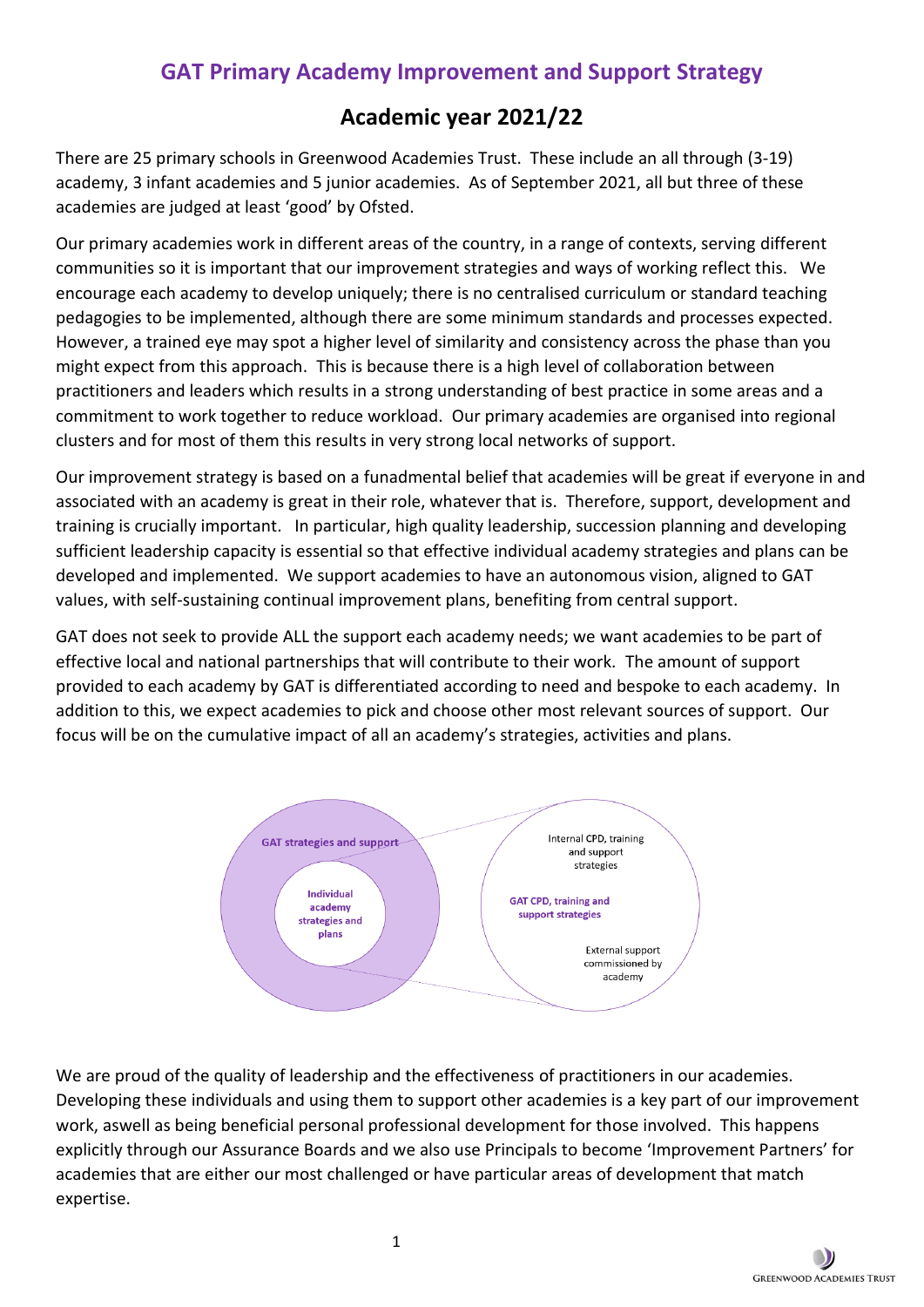## **The Education Directorate Primary Team:**

The Primary Team is part of the wider GAT 'Education Directorate'. It is led by a Strategic Director of Academies and is comprised of four Education Directors and two Advisers. Each Education Director has a portfolio of academies, a regional responsibility and an improvement strategy.

| <b>Name</b>                | Role                                   | <b>Responsibilities</b>                                               |  |
|----------------------------|----------------------------------------|-----------------------------------------------------------------------|--|
| <b>Annette Montague</b>    | <b>Strategic Director of Academies</b> | Overall Primary Improvement and Support<br>Strategy                   |  |
| <b>Andy Clarke</b>         | <b>Education Director</b>              | Regional - Corby                                                      |  |
|                            |                                        | Strategy - Curriculum Assurance Board                                 |  |
|                            |                                        | Other – GAT's Equality and Diversity strategy                         |  |
| <b>Charlotte Krzanicki</b> | <b>Education Director</b>              | Regional - Peterborough and Nottinghamshire                           |  |
|                            |                                        | Strategy - Learning Assurance Board and<br>Learning Alliance          |  |
| <b>Darren Price</b>        | <b>Education Director</b>              | Regional - East Coast and Nottingham                                  |  |
|                            |                                        | Strategy - Raising Attainment Board and<br><b>Assessment Strategy</b> |  |
| <b>Emma Nuttall</b>        | <b>Education Director</b>              | Regional - Leicester and Northampton                                  |  |
|                            |                                        | Strategy - Ofsted readiness and Disadvantaged                         |  |
| <b>Martha Mullan</b>       | <b>Early Years Adviser</b>             | Strategy - Early Years                                                |  |
| <b>Martin Smith</b>        | Senior Adviser- Academic<br>Resilience | Strategy - Outdoor Learning including<br><b>Educational Visits</b>    |  |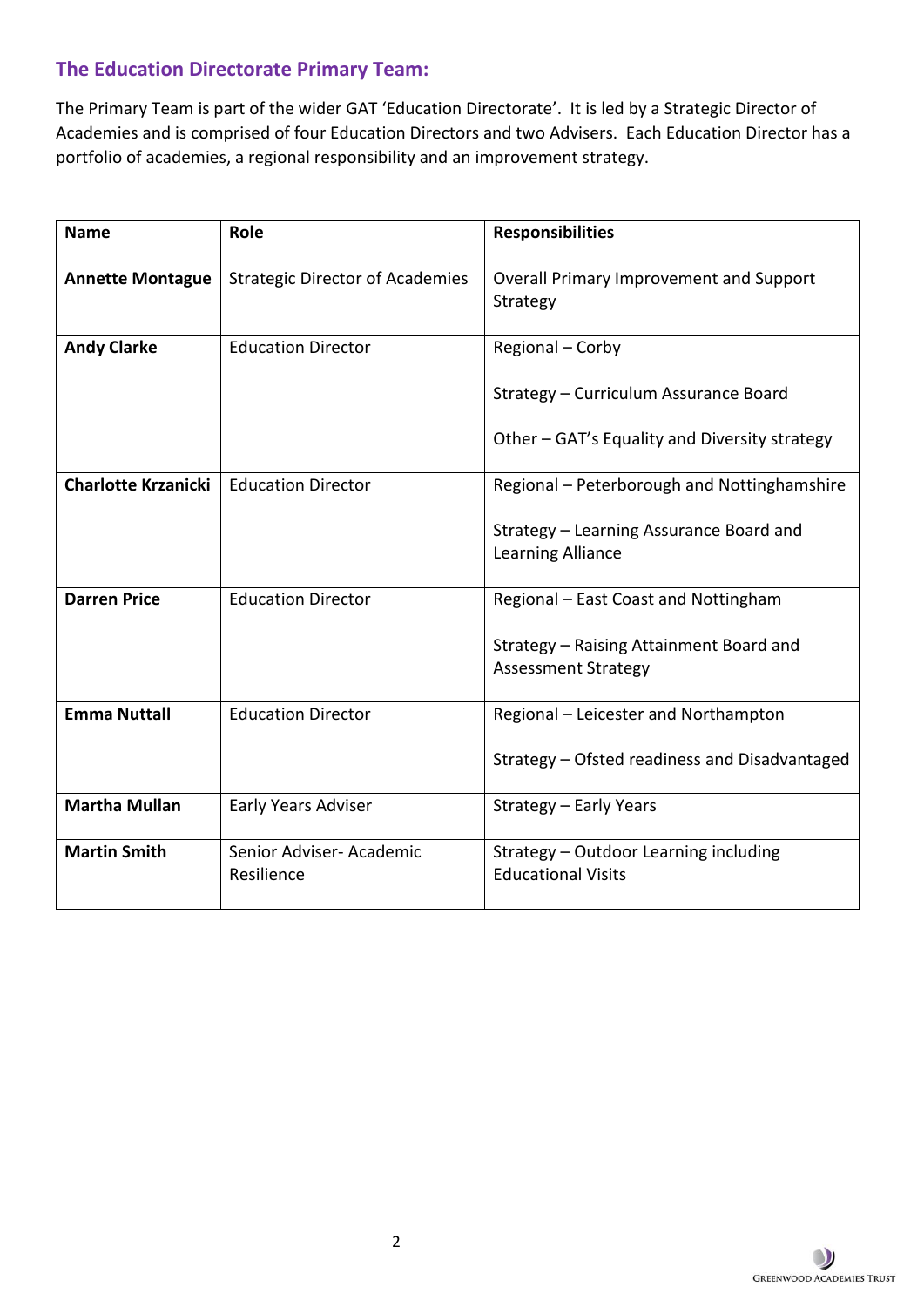## **Our academies**

The collaborative approach that we have developed is key to supporting our academies achieve better outcomes than they would have done working independently. We aspire for all our academies to be thriving, exciting and inspiring places to learn aswell as continually developing – there is no such thing as an improvement journey completed!

What we all have in common is a relentless desire to give each and every learner the best educational opportunities to enable them to have choices in life. We want all staff to excel and be creative, adaptive and responsive to the needs of our learners so we put staff and leadership development at the heart of all we do and as a GAT Primary Team strive to get the right balance between support and challenge

We do not believe that an Ofsted grade is always an accurate reflection of an academy's current performance but the below table gives an indication of the journeys made by our academies since joining the Trust:

|                                   | <b>Prior to joining GAT</b> | <b>Current</b>       |
|-----------------------------------|-----------------------------|----------------------|
| <b>Beacon Primary Academy</b>     | Opened by GAT               | Good                 |
| <b>Bishop Creighton Academy</b>   | <b>Special Measures</b>     | Good                 |
| <b>Corby Primary Academy</b>      | Opened by GAT               | Outstanding          |
| Danesholme Infant Academy         | <b>Special Measures</b>     | Requires Improvement |
| Danesholme Junior Academy         | Requires Improvement        | Good                 |
| Dogsthorpe Junior Academy         | <b>Special Measures</b>     | Good                 |
| <b>Green Oaks Primary Academy</b> | <b>Special Measures</b>     | Good                 |
| Hazel Leys Academy                | Requires Improvement        | Good                 |
| Ingoldmells Academy               | Good                        | Good                 |
| Kingswood Primary Academy         | Requires Improvement        | Good                 |
| Mablethorpe Primary Academy       | <b>Special Measures</b>     | Good                 |
| Mansfield Primary Academy         | Requires Improvement        | Good                 |
| Newark Hill Academy               | <b>Special Measures</b>     | Good                 |
| Nottingham Primary Academy*       | Good                        | Requires Improvement |
| Queensmead Primary Academy        | <b>Special Measures</b>     | Good                 |
| Rushden Primary Academy           | Opened by GAT               | Good                 |
| Seathorne Academy                 | Good                        | Good                 |
| <b>Skegby Junior Academy</b>      | Requires Improvement        | Good                 |
| Skegness Infant Academy d         | Good                        | Good                 |
| <b>Skegness Junior Academy</b>    | <b>Special Measures</b>     | Good                 |
| <b>Studfall Infant Academy</b>    | Good                        | Good                 |
| <b>Studfall Junior Academy</b>    | Good                        | Good                 |
| Sunnyside Primary Academy         | Requires Improvement        | Good                 |
| <b>Welland Academy</b>            | <b>Special Measures</b>     | Good                 |
| <b>Woodvale Primary Academy</b>   | Requires Improvement        | Requires Improvement |

#### **Ofsted Overall Effectiveness Grades for GAT Primary Academies:**

\*(note – inspected as 3-19)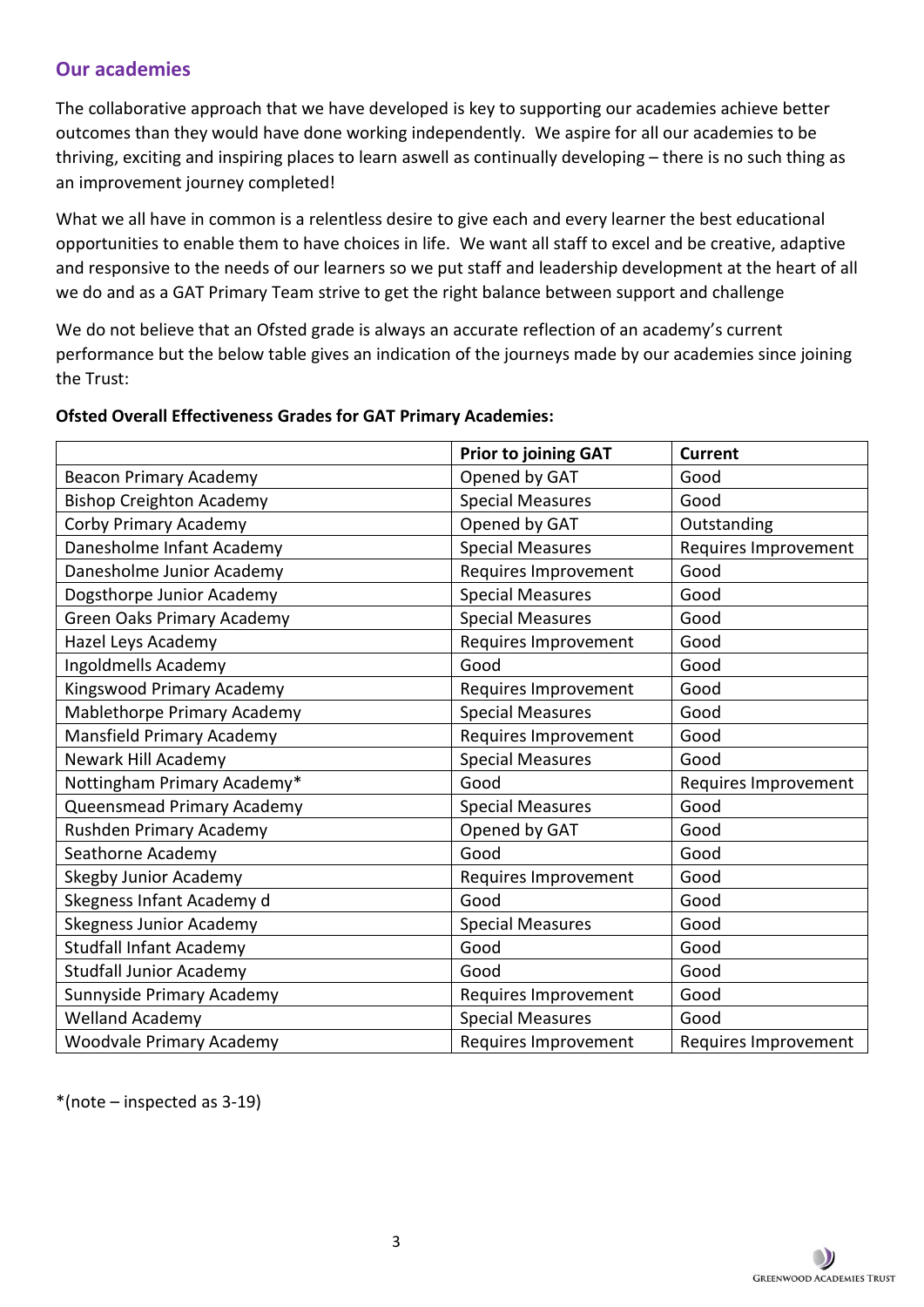## **The GAT Academy Improvement and Support Strategy**

Our 'Improvement Support Strategy' is made up of 3 key elements:

*1: Building capacity and expertise in leaders and practitioners* – through assurance boards, Learning Alliance opportunities, networks and professional learning

*2: Ensuring effective and accurate academy-level bespoke Improvement Plans* – that are clear about improvement priorities and key tasks and activities to bring about improvement

*3: Ensuring high quality, effective trust-level quality assurance processes* – to provide information to trustees and valuable feedback to academies

## **Building Capacity and Expertise:**

## **1: Assurance Boards**

At the heart of our improvement strategy are our Assurance Boards – for Standards, Learning and the Curriculum. These are chaired by Education Directors and the membership is identified senior leaders from academies. Each group is there to develop expertise and capacity in the Trust in these key focus areas. They work collaboratively, and with relevant experts, to develop best practice and engage in national debate. They are involved in the assurance process and will be developing exemplars and signposting resources. The GAT additional strategies of Careers and Employability, Sport and Outdoor Learning are integrated into the work of the Assurance Boards.

## **Curriculum Assurance Board (CAB)**

The primary CAB is comprised of a representative from each primary academy. It aims to ensure that the curriculum offered in all academies is inclusive and high quality. It leads the development of the Curriculum Reviews. It produces an annual report for the Standards Committee summarising the strengths and areas for improvement in terms of curriculum development across all primary academies and updates them about the CAB strategy. It works closely with colleagues leading on Outdoor Learning and Careers and Employability.

## **Learning Assurance Board (LAB)**

The primary LAB is comprised of an identified outstanding practitioner from each academy. It aims to improve the quality of learning in all academies and leads the development of Learning Reviews. It works closely with the GAT Learning Alliance to ensure CPD and training is strategically planned to maximise impact in our academies and with GAT IT colleagues to be joined up with these developments. The LAB produces an annual report for the Standards Committee summarising the strengths and areas for improvement in terms of the quality of teaching and learning across all primary academies and updates them about the LAB strategy.

## **Raising Attainment Board (RAB)**

The primary RAB is comprised of Raising Standards Leads from each academy. It aims to raise standards in all academies, focusing on end of key stage outcomes and leads the development of the Performance Dialogue process. Its work is closely linked to the GAT Primary Assessment Protocol which we expect all academies to follow. This details how we expect academies to assess, monitor and predict statutory outcomes both internally and to the Trust. The RAB produces regular reports detailing actual and predicted test outcomes and other benchmark data.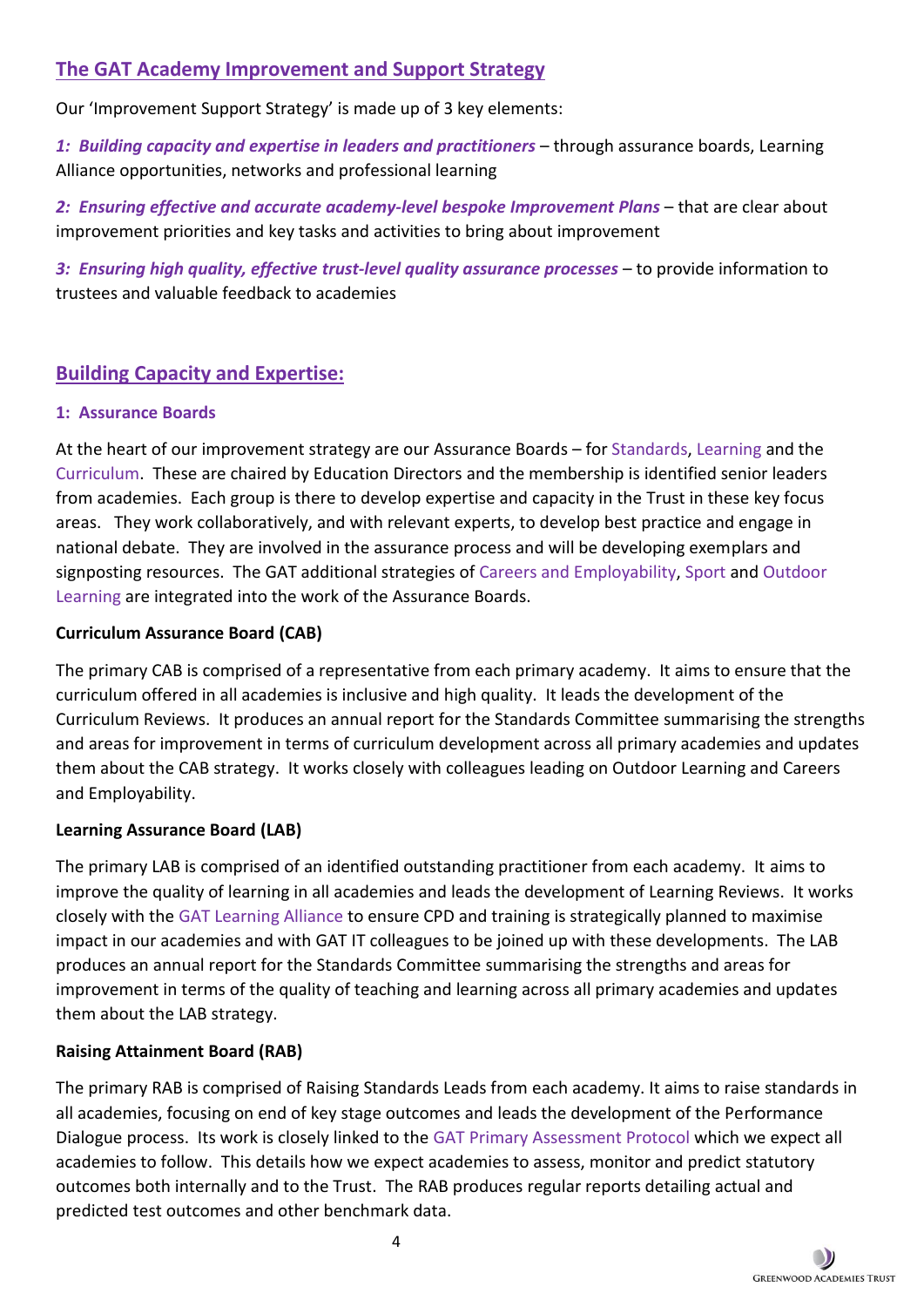#### **2: Trust-Level Improvement Priorities**

There are generic issues that are faced by many academies across the Trust. For these we will develop specific programmes and projects. Involvement in these will be directed for some academies but will usually be for individual academies to opt into. The programmes will be a combination of on-going priorities – such as our Early Years, Ofsted Readiness and Disadvantaged strategies, but can be shorter term and we seek to work with relevant partners where appropriate to add value to projects.

#### **Early Years Strategy**

GAT passionately believes in the importance of developing highly effective practice in the Early Years. We know that it is the crucial start of school life, and a time when both children and their parents form opinions about lifelong learning and education. Whilst we know that our Early Years practice is strong, it is important to keep this as a focus. Our Early Years Strategy ensures that Early Years practitioners are supported to continually develop their practice and academy leaders retain appropriate oversight of this important stage of education.

#### **Disadvantaged Strategy**

The GAT Disadvantaged Strategy recognises that a high proportion of children in our academies live in contexts that mean educational progress is more challenging for them than it could be. In order to support all our pupils to maximise the opportunities we provide for them, practitioners and leaders in our schools need to be exceptional. The Disadvantaged Strategy supports academies to ensure leaders are aware of best practice and continually improve in this area. We have supported key leaders to become nationally accredited Pupil Premium Reviewers and ensure all academies will have a Pupil Premium Review within a 3-4 year cycle in addition to those where Ofsted requests a Pupil Premium Review.

#### **Ofsted Readiness Strategy**

This strategy aims to deliver support to Principals and their teams so that they are confident and well prepared for an Ofsted inspection.

We aim that our annual cycle of quality assurance, ED support and professional learning ensures academies achieve their improvement priorities, embed high quality leadership and are sustainably improving. We do not expect academies to be doing additional work to prepare for inspections; this strategy is merely to reduce stress on key individuals working in academies by supporting them to become more familiar with the inspection process and its activities in order to ensure the academy can present itself effectively and enable an accurate judgement of the academy to be made by inspectors.

Inspection readiness involves identifying academies that are likely to be due an inspection within the academic year. We acknowledge that this is not an exact science, and this will not prepare academies for all inspections as 'windows' are indicators only and inspections can be carried out without notice. Principals will work with their ED to develop the skills and expertise of the academy team through selecting a range of activities linked to inspection methodology.

#### **3: Additional professional learning and networking**

Additional training and leadership development opportunities run throughout the year through the GAT Learning Alliance with termly events specifically designated for Principals – the Principals' Days and a Leadership Conference in the Spring term. In addition, we arrange visits to GAT academies throughout the year to showcase good practice and support further Principal-level networking.

The Trust uses Microsoft Teams and uses this well for communication, networking and sharing practice.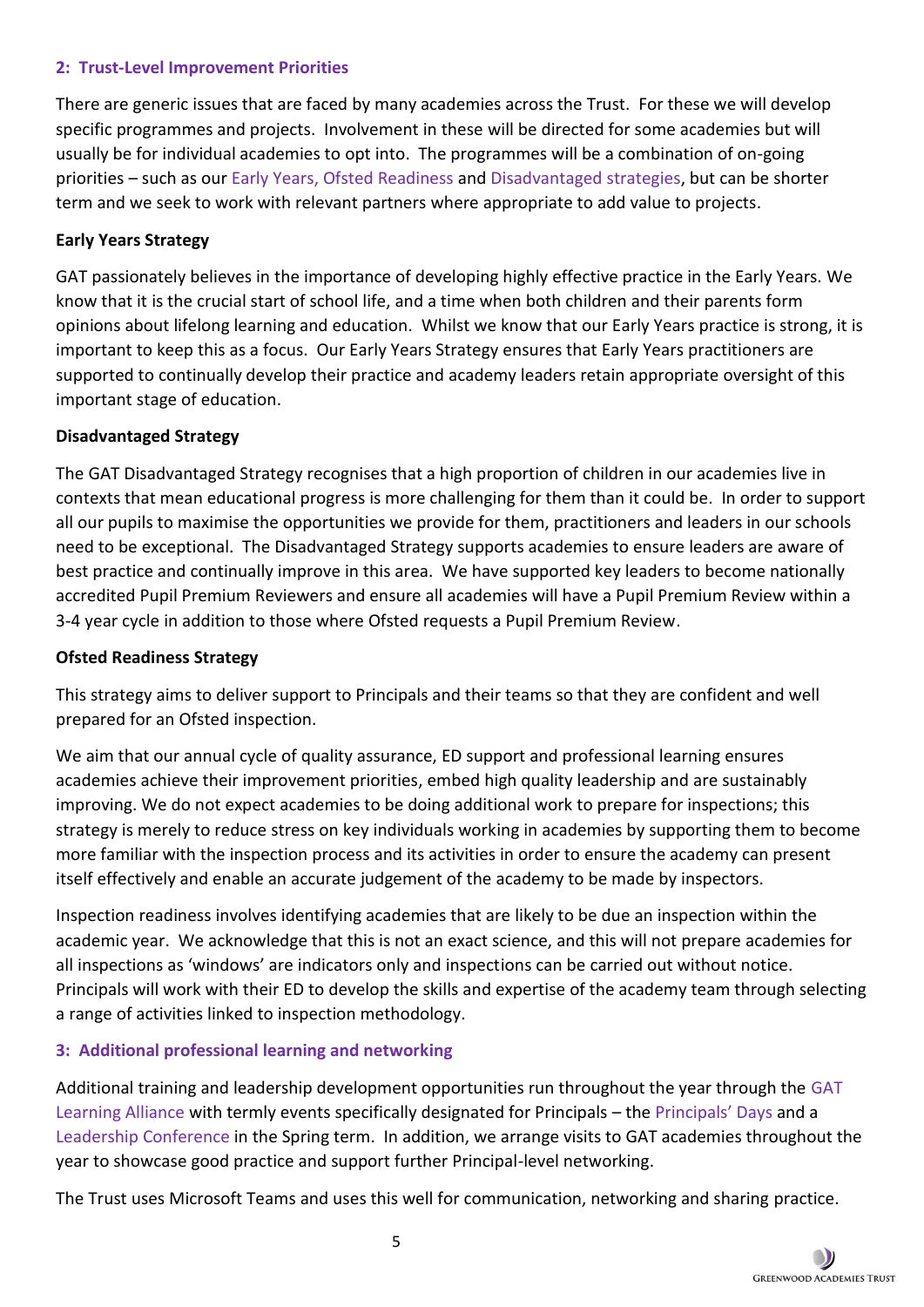## **Ensuring effective and sustainable academy-level improvement:**

The most important part of our Improvement Strategy is ensuring each academy can effectively self evaluate and develop personalised, aspirational Improvement Plans that bring about rapid improvement where necessary and foster a culture of continual development.

#### **The Role of the Education Director**

All academies have an allocated Education Director (ED). They provide professional challenge and support to an academy, helping its leadership to effectively evaluate its performance, identify priorities for improvement and plan effective change. The ED takes the academy through the Improvement and Assurance work, ensuring all meetings, reviews etc are completed and internal monitoring processes are adhered to. The amount of contact an academy and ED have will depend on a range of factors such as current issues and the overall academy RAG rating.

#### **Key principles of the Improvement Strategy**

The GAT Improvement Support Strategy is founded on a number of principles:

- the prime responsibility for academy improvement remains with the Principal
- academies are encouraged to have an autonomous vision, aligned to GAT values
- the expectations of contribution and involvement in assurance activities are clearly identified in the Primary Improvement and Support Framework
- capacity and expertise for system led improvement will be supported and developed
- the professional partnership and communication between the Principal and EDs is critical but academies will benefit from the expertise of the whole primary team
- the amount of support provided to academies depends on their needs, as identified through a risk monitoring process
- processes are designed to be positive, focusing on strengths aswell as identifying areas for development
- formal delegated responsibilities (Eg for budget) are described in GAT schemes of delegation but if concerns are identified, delegated responsibilities can be removed and given to EDs.

#### **Academy RAG ratings**

Each academy an overall 'RAG' rating (Red, Amber, Green) to help us allocate the appropriate level of internal support and challenge in order to secure improvement.

A wide range of information is used to determine the overall RAG rating. Key indicators relate to Ofsted categories and education outcomes in the Early Years Foundation Stage and Key Stages 1 and 2, but other factors including information on school leadership and staffing capacity, attendance and exclusion data, stakeholder feedback, staffing changes, finance and other information are considered.

The overall RAG is underpinned by a number of identified 'Risk Indicators' that are clearly described in the Primary Framework. Principals have the opportunity to self-review these initially, before they are discussed with their ED and formally signed off by the Strategic Director.

RAG ratings on individual Risk Indicators and for the overall RAG are reviewed at least termly but can be changed at any time to reflect the ever-changing landscape that academies work in.